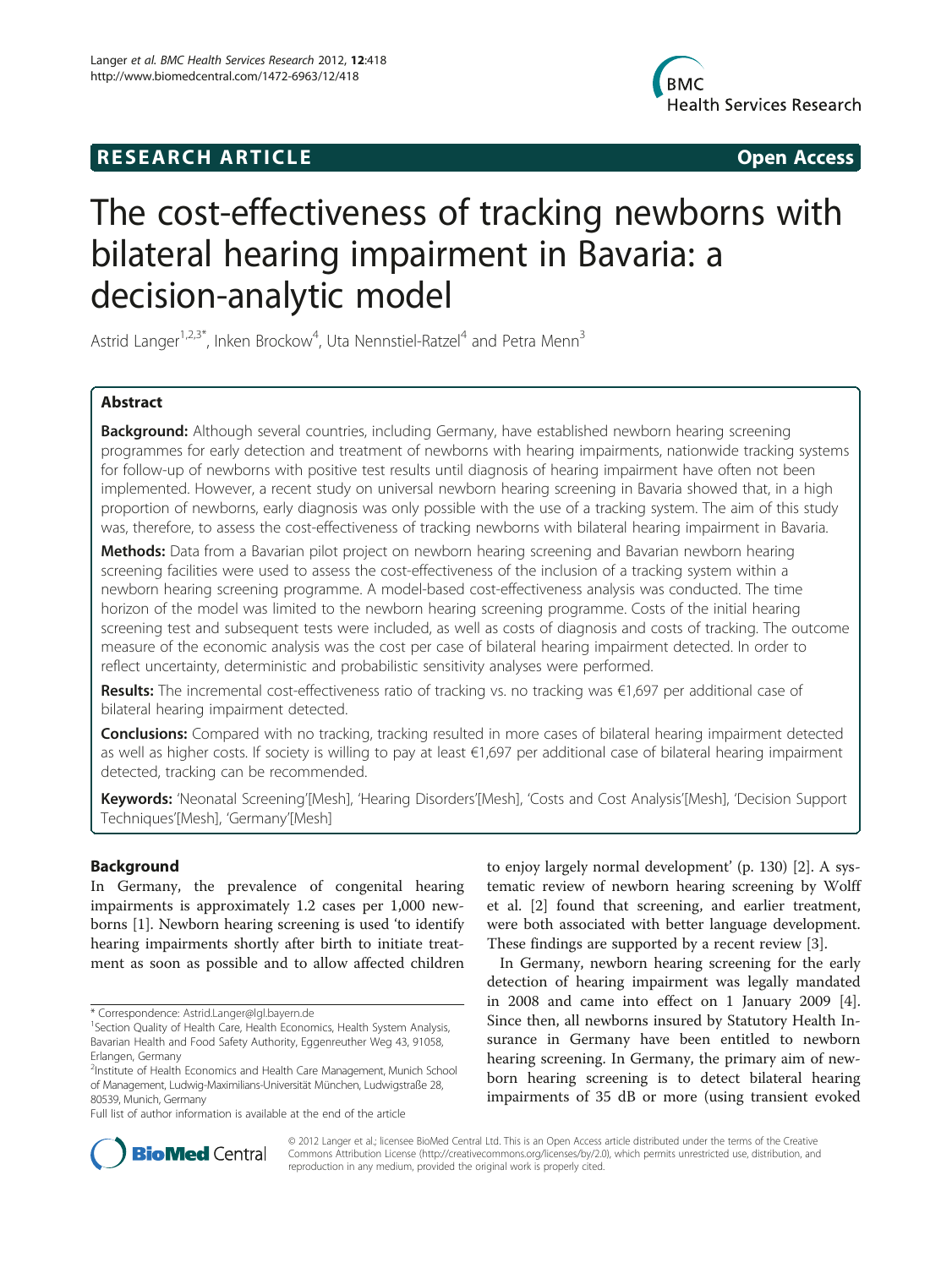otoacoustic emissions (TEOAE) or automated auditory brainstem response (AABR) in the first stage and AABR in the second stage) in the first three months of life, and to initiate treatment in the first six months of life. However, a nationwide tracking system – that is, a nationwide system to ensure completeness of participation and the follow-up of newborns with positive (conspicuous) hearing (screening) test results until diagnosis of hearing impairment – was not included [\[4](#page-8-0)].

Several research groups have recently endorsed the need for a tracking system. For instance, Rohlfs et al. argue that 'the implementation of newborn hearing screening only makes sense if there exists an efficient tracking system' (p. 1453) [\[5](#page-8-0)]. In its report 'Newborn hearing screening in the detection of hearing impairment', the Institute for Quality and Efficiency in Health Care found that, for early diagnosis and treatment, the full-scale implementation of newborn hearing screening may not be sufficient. They argue that substantial benefit from newborn hearing screening can only be expected if screening is reinforced by organizational structures which ensure there are neither delays nor disruptions from the point of initial suspicion of hearing impairment to its subsequent treatment [\[1](#page-8-0)]. In a recent review, Ptok points out that 'the most important single measure for the practical realization of early detection of hearing impairments in newborns and infants in Germany seems to be the installation of a system of tracking centers covering the whole country' (p. 430) [[6\]](#page-8-0). Furthermore, a recent study on universal newborn hearing screening two years after its full-scale implementation in Bavaria showed that, in 49% of newborns with hearing impairment, early diagnosis was only possible through the use of a tracking system [[7\]](#page-8-0). Therefore, in the absence of a tracking system for follow-up of newborns with positive (conspicuous) hearing (screening) test results until diagnosis of hearing impairment, early suspicion of hearing impairment may not actually result in early detection and treatment.

The aim of this study, therefore, was to assess the cost-effectiveness of tracking newborns with bilateral hearing impairment in Bavaria based on data from Bavarian newborn hearing screening facilities in a decision-analytic model.

# Methods

# Decision-analytic model: scope and perspective

In Germany, a nationwide newborn hearing screening programme was implemented in 2009, but a tracking system covering the whole country was not considered. In May 2003, a newborn hearing screening programme including a tracking system was initiated in the Upper Palatinate based on an interdisciplinary design [\[8](#page-8-0)]. In the pilot project, referred to as 'newborn auditory

screening', consecutive TEOAE and AABR screening tests were conducted. The Screening Centre at the Public Health Authority was involved in coordinating the screening process. It was responsible for the completeness of participation, the follow-up of newborns with a positive screening test result, and quality assurance of the pilot project. For this purpose, the screening centre maintained registers of newborns who had not been screened and newborns with a positive (conspicuous) screening test result. The tracking system established at the screening centre was used, on the one hand, to achieve a high coverage rate, i.e. a high proportion of newborns screened, and on the other hand a low loss to follow-up rate for subsequent tests. The interventions of the tracking system included recalls by letter and telephone and, if required, involvement of the public health office. Data from the pilot project and Bavarian newborn hearing screening facilities were, therefore, used to assess the cost-effectiveness of the inclusion of a tracking system within a newborn hearing screening programme. These data were obtained from the Bavarian Food and Health Safety Authority and some of them are publicly available. A model-based cost-effectiveness analysis was conducted from the perspective of the German Statutory Health Insurance, taking into account the costs of tracking. Owing to a lack of long-term data, the time horizon of the model was limited to the newborn hearing screening programme (initial hearing screening test and subsequent hearing tests or diagnosis). Therefore, discounting was not relevant. The model included the costs of the initial hearing screening test and subsequent hearing tests, costs of diagnosis, and costs of tracking. Only bilateral hearing impairment of 35 dB or more was considered, as is standard practice in Germany. Moreover, there is a lack of evidence concerning the benefits of early detection in newborns with unilateral hearing impairment in terms, for example, of language and speech development [[9\]](#page-8-0). Therefore, the outcome measure of the economic analysis was the cost per case of bilateral hearing impairment detected.

There are several good-practice guidelines for decision-analytic modelling in health economic evaluation [[10-16\]](#page-9-0). The decision-analytic model developed here follows the guidelines established by Philips et al. [[10\]](#page-9-0), as these are the result of a review and synthesis of existing good practice guidelines. With regard to the model's technical documentation, the guidelines on modelling provided by the Institute on Quality and Efficiency in Health Care were followed [[16\]](#page-9-0). TreeAge Pro 2011 software was used to build a static decision tree model, which is appropriate for the analysis of the probabilities of events characterized by limited change or recurrence over time, such as the probability that a newborn is hearing impaired or not [\[17-19](#page-9-0)].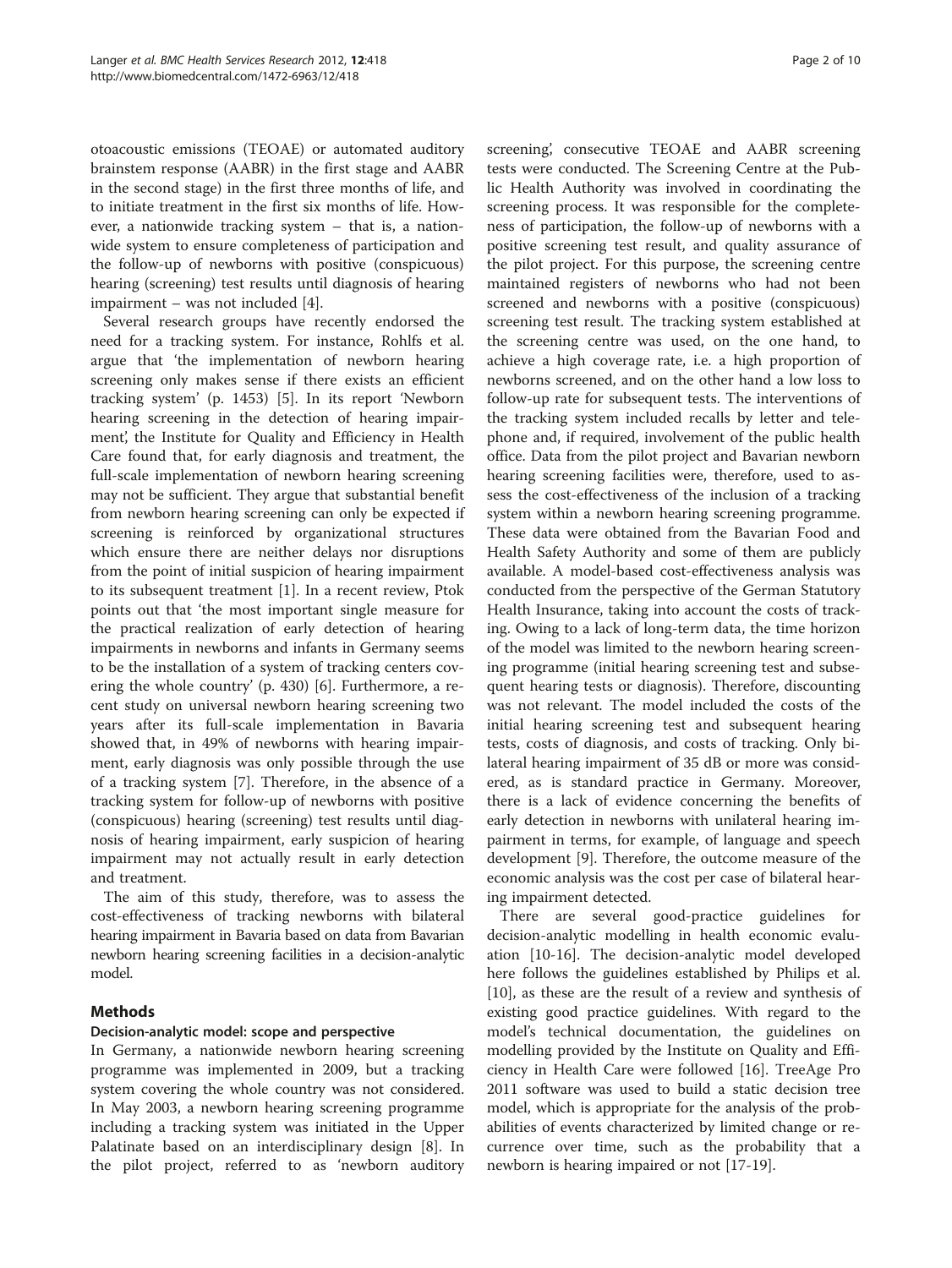#### Decision-analytic model: structure

The structure of the decision tree is largely based on the test procedure of the pilot project 'newborn auditory screening' [[8\]](#page-8-0). The structure of the decision tree was also informed by existing decision tree models concerning newborn hearing screening [[20,21\]](#page-9-0) and is shown in Figure 1. In Germany, a two-stage newborn hearing screening programme performed in hospital before discharge should immediately be followed by confirmatory diagnostic evaluation [\[4\]](#page-8-0). As there are not enough pediatric audiologists or otolaryngologists with expertise in phoniatry and pedaudiology to perform confirmatory diagnostic evaluation, in the pilot project 'newborn auditory screening', up to two other hearing tests (AABR, otoacoustic emissions (OAE), or both OAE and AABR) were performed after discharge from hospital, and before referral to pediatric audiologists or otolaryngologists with expertise in phoniatry and pedaudiology for confirmatory diagnostic evaluation. Therefore, the decision tree includes a four-stage test procedure for newborns that bilaterally fail the first, second, and third hearing tests – that is to say, newborns who have a positive bilateral hearing impairment test result are scheduled for an additional hearing test. Whereas the first hearing test is a two-stage screening procedure (first TEOAE or AABR and then, if the TEOAE or AABR screening test result is positive, AABR), the other hearing tests are one-stage tests using OAE, AABR, or both OAE and AABR. Newborns do not run through the four-stage test procedure in the following four cases: they are not screened; they are lost to follow-up after the first, second, or third test; they pass the first, second, or third test (i.e. have no evidence of bilateral hearing impairment); or they unilaterally fail the first, second, or third test. Newborns with bilateral hearing impairment in this group may be identified at a later date outside the newborn hearing screening programme, for example due to parental concern. As these newborns are not identified at an early stage as a consequence of screening, they are not counted as part of the yield of the four-stage test procedure [[20\]](#page-9-0).

#### Decision-analytic model: variable estimation

Table [1](#page-3-0) gives the probabilities of events related to the four-stage test procedure. These probabilities were taken from published and unpublished data in the pilot project 'newborn auditory screening' [[8\]](#page-8-0) and, where data from the pilot project were not available, from Bavarian newborn hearing screening facilities for 2010. The data include the probability that the newborn is lost to

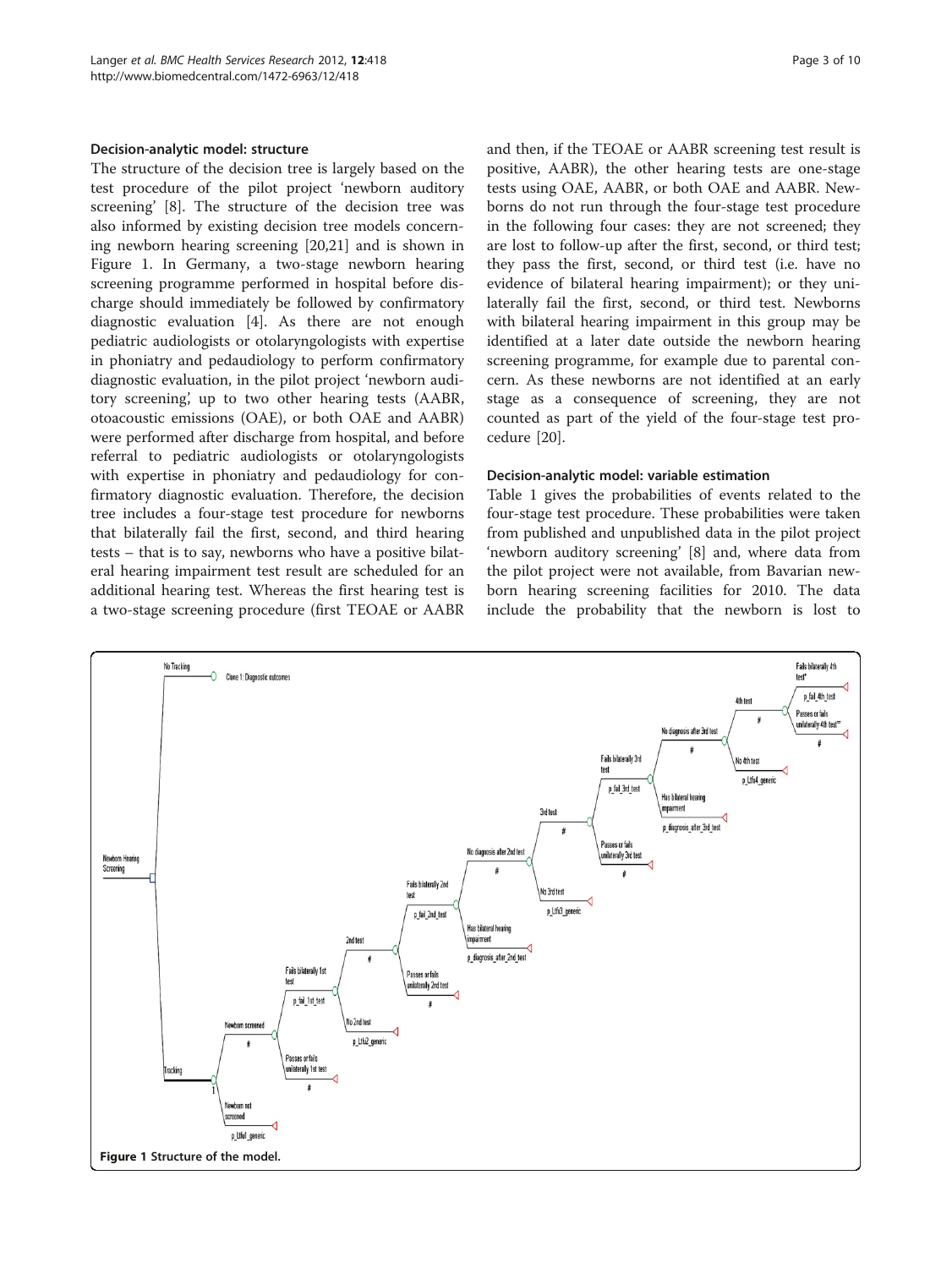| Name                       | <b>Description</b>                                                                             | Mean<br>(95% CI)         | Source                                                    |
|----------------------------|------------------------------------------------------------------------------------------------|--------------------------|-----------------------------------------------------------|
| p_Ltfu1_t                  | Probability of loss to follow-up before the initial hearing<br>screening test with tracking    | $0.045$ (0.043; 0.047)   | Pilot project 'newborn auditory<br>screening' [8]         |
| p_Ltfu1_nt                 | Probability of loss to follow-up before the initial hearing<br>screening test without tracking | $0.053$ $(0.051; 0.055)$ | Pilot project 'newborn auditory<br>screening' [8]         |
| p_Ltfu2_t                  | Probability of loss to follow-up before 2nd test with tracking                                 | $0.07$ (0.057; 0.084)    | Data from the state-wide screening<br>programme for 2010  |
| p_Ltfu2_nt                 | Probability of loss to follow-up before 2nd test without<br>tracking                           | 0.51 (0.497; 0.524)      | Data from the state-wide screening<br>programme for 2010  |
| p_Ltfu3_t                  | Probability of loss to follow-up before 3rd test with tracking                                 | 0.08 (0.048; 0.117)      | Data from the state-wide screening<br>programme for 2010  |
| p_Ltfu3_nt                 | Probability of loss to follow-up before 3rd test without<br>tracking                           | $0.29$ (0.256; 0.325)    | Data from the state-wide screening<br>programme for 2010  |
| p_Ltfu4_t                  | Probability of loss to follow-up before 4th test with<br>tracking                              | $0.07$ (0.027; 0.133)    | Data from the state-wide screening<br>programme for 2010  |
| p_Ltfu4_nt                 | Probability of loss to follow-up before 4th test without<br>tracking                           | 0.18 (0.133; 0.239)      | Data from the state-wide screening<br>programme for 2010  |
| p_fail_1st_test            | Probability of failing the initial hearing screening test<br>bilaterally                       | 0.006 (0.005; 0.007)     | Pilot project 'newborn auditory<br>screening' [8]         |
| p_fail_2nd_test            | Probability of failing the 2nd test bilaterally                                                | $0.202$ (0.167; 0.241)   | Pilot project 'newborn auditory<br>screening <sup>*</sup> |
| p_fail_3rd_test            | Probability of failing the 3rd test bilaterally                                                | 0.627 (0.512; 0.739)     | Pilot project 'newborn auditory<br>screening <sup>*</sup> |
| p_fail_4th_test            | Probability of failing the 4th test bilaterally                                                | 0.609 (0.400; 0.785)     | Pilot project 'newborn auditory<br>screening <sup>*</sup> |
| p_diagnosis_after_2nd_test | Probability of diagnosis after 2nd test                                                        | $0.11$ $(0.073; 0.159)$  | Data from the state-wide screening<br>programme for 2010  |
| p_diagnosis_after_3rd_test | Probability of diagnosis after 3rd test                                                        | $0.36$ $(0.261; 0.460)$  | Data from the state-wide screening<br>programme for 2010  |

<span id="page-3-0"></span>Table 1 Probabilities of events related to the four-stage test procedure

\*unpublished data.

follow-up before the first test (i.e. the probability that the newborn is not screened) or to subsequent tests, with and without tracking; that it bilaterally fails the first or subsequent tests; and that it is diagnosed after the second or third test. The probability of failing the first test was estimated from the number of newborns who fail the first test divided by the number of newborns screened. The probability of failing subsequent tests was conditional on having failed previous tests.

Table 2 shows the cost items used to calculate the costs of hearing (screening) tests and diagnosis, and Table [3](#page-4-0) provides the costs of the initial hearing screening test, subsequent tests, and diagnosis. It is assumed that the first test – that is, the initial hearing screening test –

|  |  |  |  | Table 2 Cost items used to calculate the costs of hearing (screening) tests and diagnosis |
|--|--|--|--|-------------------------------------------------------------------------------------------|
|--|--|--|--|-------------------------------------------------------------------------------------------|

| Name                  | <b>Description</b>                                                                                                       | Item       | Points | <b>Point value</b>               | Mean   | Source          |
|-----------------------|--------------------------------------------------------------------------------------------------------------------------|------------|--------|----------------------------------|--------|-----------------|
| c_OAE_inpatient       | Costs of OAE performed in hospital                                                                                       | 1409       | 400    | 8.589704 Cent €34.36 DKG-NT [22] |        |                 |
| c_AABR_inpatient      | Costs of AABR performed in hospital                                                                                      | 1408       | 888    | 8.589704 Cent €76.28 DKG-NT [22] |        |                 |
| c_lumpsum_ENT         | Lump sum for office-based ENT physicians                                                                                 | 09210 680  |        | 3.5048 Cent                      | €23.83 | <b>EBM [23]</b> |
| c_OAE_outpatient_ENT  | Costs of OAE performed by office-based ENT physicians                                                                    | 09324      | 340    | 3.5048 Cent                      | €11.92 | <b>EBM [23]</b> |
| c AABR outpatient ENT | Costs of AABR performed by office-based ENT physicians                                                                   | 01706 705  |        | 3.5048 Cent                      | €24.71 | <b>EBM [23]</b> |
| c_lumpsum_PA          | Lump sum for office-based pediatric audiologists                                                                         | 20210 865  |        | 3.5048 Cent                      | €30.32 | EBM [23]        |
| c_AABR_outpatient_PA  | Costs of AABR performed by office-based pediatric audiologists                                                           | 20327 1535 |        | 3.5048 Cent                      | €53.80 | <b>EBM [23]</b> |
|                       | c_MEM_reflex_outpatient_PA Costs of impedance test of the middle ear performed by<br>office-based pediatric audiologists | 20323      | 220    | 3.5048 Cent                      | €7.71  | <b>EBM [23]</b> |

AABR: automated auditory brainstem response; CI: confidence interval; DKG-NT: 'Deutsche Krankenhausgesellschaft-Normaltarif'; EBM: 'Einheitlicher Bewertungsmaßstab'; ENT: ear, nose, and throat; MEM: middle ear muscle; OAE: otoacoustic emissions; PA: pediatric audiologist.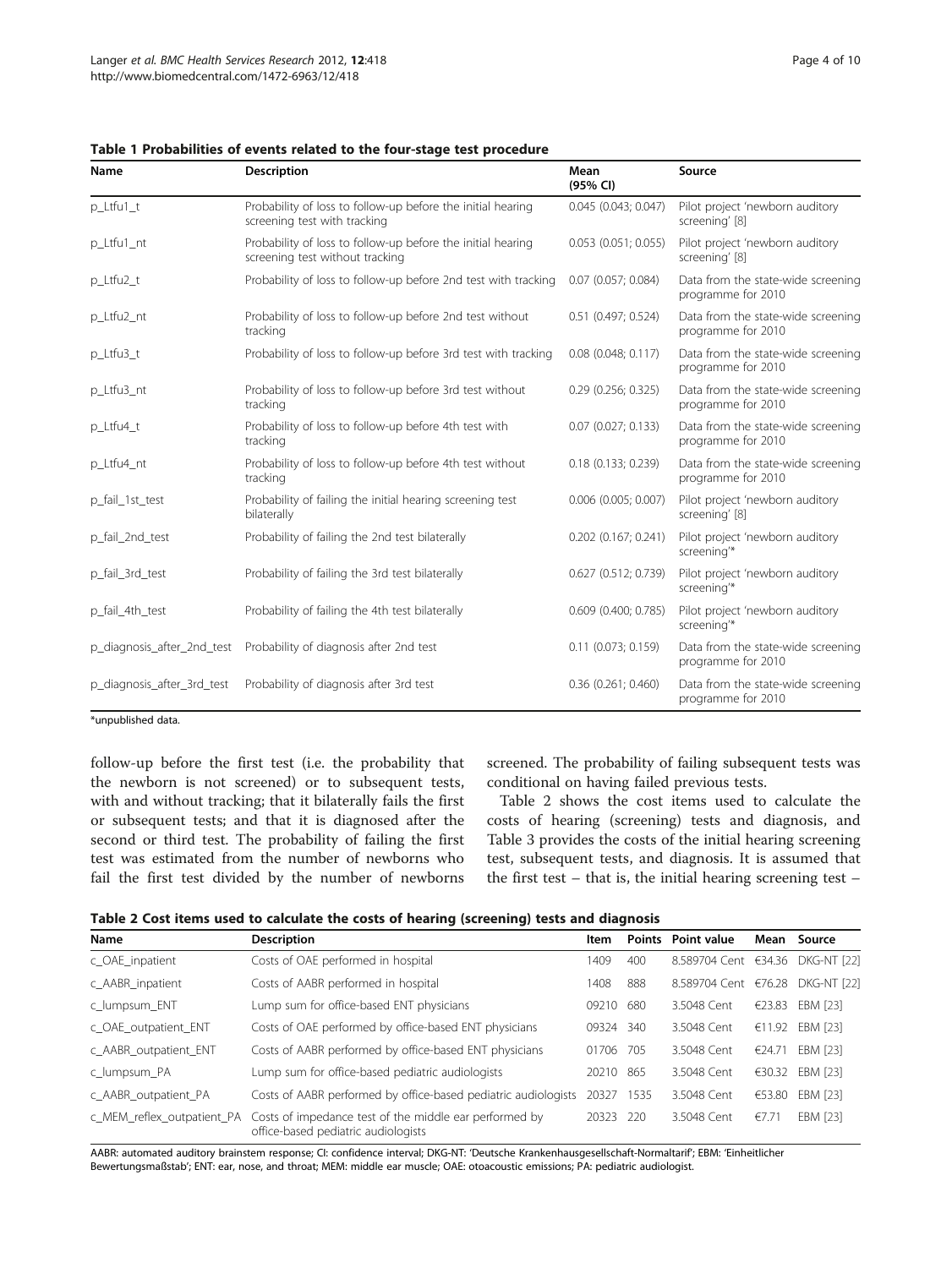<span id="page-4-0"></span>is performed in a hospital, while the second and third tests are performed by office-based ear, nose, and throat (ENT) physicians. Newborns who fail the second, third, or fourth test by pediatric audiologists receive a final diagnosis. Office-based ENT physicians and office-based pediatric audiologists receive a specific lump sum in addition to the costs of the tests. In order to confirm or exclude bilateral hearing impairment, pediatric audiologists perform AABR and an impedance test of the middle ear. As inpatient services in Germany are generally reimbursed as a lump sum by diagnosis-related groups (DRGs), costs for inpatient tests (i.e. the first test) were estimated based on the tariff scheme of the German Hospital Federation (DKG-NT [\[22](#page-9-0)]). Costs for outpatient tests (i.e. the second, third, and fourth tests), were taken from the doctor's fee scale (EBM [[23\]](#page-9-0)). All costs were calculated as the product of points and point value (point price). The costs for tests were weighted by the probability that a newborn receives OAE, AABR, or both OAE and AABR. These probabilities were taken from the pilot project and based on assumptions. Unlike the other tests, the first test is a two-stage screening test: in the first stage, 95.2% of newborns are screened by OAE and 4.8% by AABR; in the second stage, all newborns who bilaterally fail the initial screening test (7.66%) are screened by AABR. The probability of using both OAE and AABR was 10.4% for the second test, 20.9% for the third test, and 0% for diagnostic tests performed by pediatric audiologists. The probability of using OAE or AABR was respectively 74.7% or 14.9% for the second test, 40.3% or 38.8% for the third, and 0% or 100% for tests performed by pediatric audiologists. The costs of tests were €42.22 for the first test, €38.99 for the second test, €43.39 for the third test, and €91.83 for diagnostic tests performed by pediatric audiologists. The costs of tracking were taken from the pilot project 'newborn auditory screening' and were calculated at €4.55 per newborn screened (total costs of tracking divided by the number of newborns screened). A detailed breakdown of the costs of tracking is provided in Table [4.](#page-5-0)

#### Decision-analytic model: uncertainty and consistency

The decision-analytic model was developed and validated by discussion with experts in the provision of newborn hearing screening. In order to reflect uncertainty, both deterministic and probabilistic sensitivity analyses were performed to show how the model's outputs change with variation in its inputs. In univariate sensitivity analyses, parameters were varied by ±50%. A beta distribution was assumed for all probabilities and a gamma distribution for all cost parameters [\[17](#page-9-0)]. A structural sensitivity analysis was also performed to analyse how the results change with a variation in the test procedure – that is, all children are supposed to be diagnosed after the second or third test.

#### Data analysis

Economic evaluation examines both the costs and the effects of two or more alternatives and thus provides information that can be used to optimize (usually: maximize) effectiveness in relation to the resources available [\[18](#page-9-0)]. Differences in costs (C) and effects (E) are related using incremental cost-effectiveness ratios (ICERs). Here, the ICER is defined as:  $(C_{\text{tracking}} - C_{\text{no tracking}})/(E_{\text{tracking}} - E_{\text{no tracking}})$ . The ICER was used as the primary outcome measure in the economic analysis to compare tracking with no tracking. The results of the base case analysis and the sensitivity analyses are presented in the tables, a scatter plot, and a costeffectiveness acceptability curve. As there is no evidence as to what is the maximum a decision-maker is willing to pay for an additional detected case of bilateral hearing impairment, a range of thresholds for cost-effectiveness was used, from €0 to €5,000.

Table 3 Costs of the hearing screening test, subsequent tests and diagnosis

| Name                               | <b>OAE</b><br>(in %)     | <b>AABR</b><br>(in %)      | Both, OAE and<br>AABR (in %) | Mean   | Comment                                                                              |
|------------------------------------|--------------------------|----------------------------|------------------------------|--------|--------------------------------------------------------------------------------------|
| c 1st test 2stages <sup>a</sup>    | $95.2^{\circ}/0^{\circ}$ | $4.8^{\circ}/7.66^{\circ}$ | $0^\mathrm{e}/0^\mathrm{t}$  | €42.22 | (0.952*c_OAE_inpatient+0.048*c_AABR_inpatient)<br>+0.0766*c AABR inpatient           |
| c 2nd test 1stage ENT <sup>o</sup> | 74.7                     | 14.9                       | 10.4                         | €38.99 | $(0.1049+0.149)*$ c AABR outpatient ENT<br>+0.747*c_OAE_outpatient_ENT+c_lumpsum_ENT |
| c_3rd_test_1stage_ENTC             | 40.3                     | 38.8                       | 20.9                         | €43.39 | $(0.2099+0.388)*c$ AABR outpatient ENT<br>+0,403*c OAE outpatient ENT+c lumpsum ENT  |
| c test PA <sup>d</sup>             |                          | 100                        | 0                            | €91.83 | c_lumpsum_PA+c_MEM_reflex_outpatient_PA<br>+c_AABR_outpatient_PA                     |

<sup>a</sup>Costs of the initial two-stage hearing screening test performed in hospital; <sup>b</sup>Costs of 2nd test performed by office-based ENT physicians; <sup>c</sup>Costs of 3rd test performed by office-based ENT physicians; <sup>d</sup>Costs of confirmatory diagnostic testing performed by pediatric audiologists; <sup>e</sup>1st stage; <sup>f</sup>2nd stage; <sup>g</sup>Costs of OAE are included in costs of AABR; AABR: automated auditory brainstem response, ENT: ear, nose, and throat, MEM: middle ear muscle, OAE: otoacoustic emissions, PA: pediatric audiologist.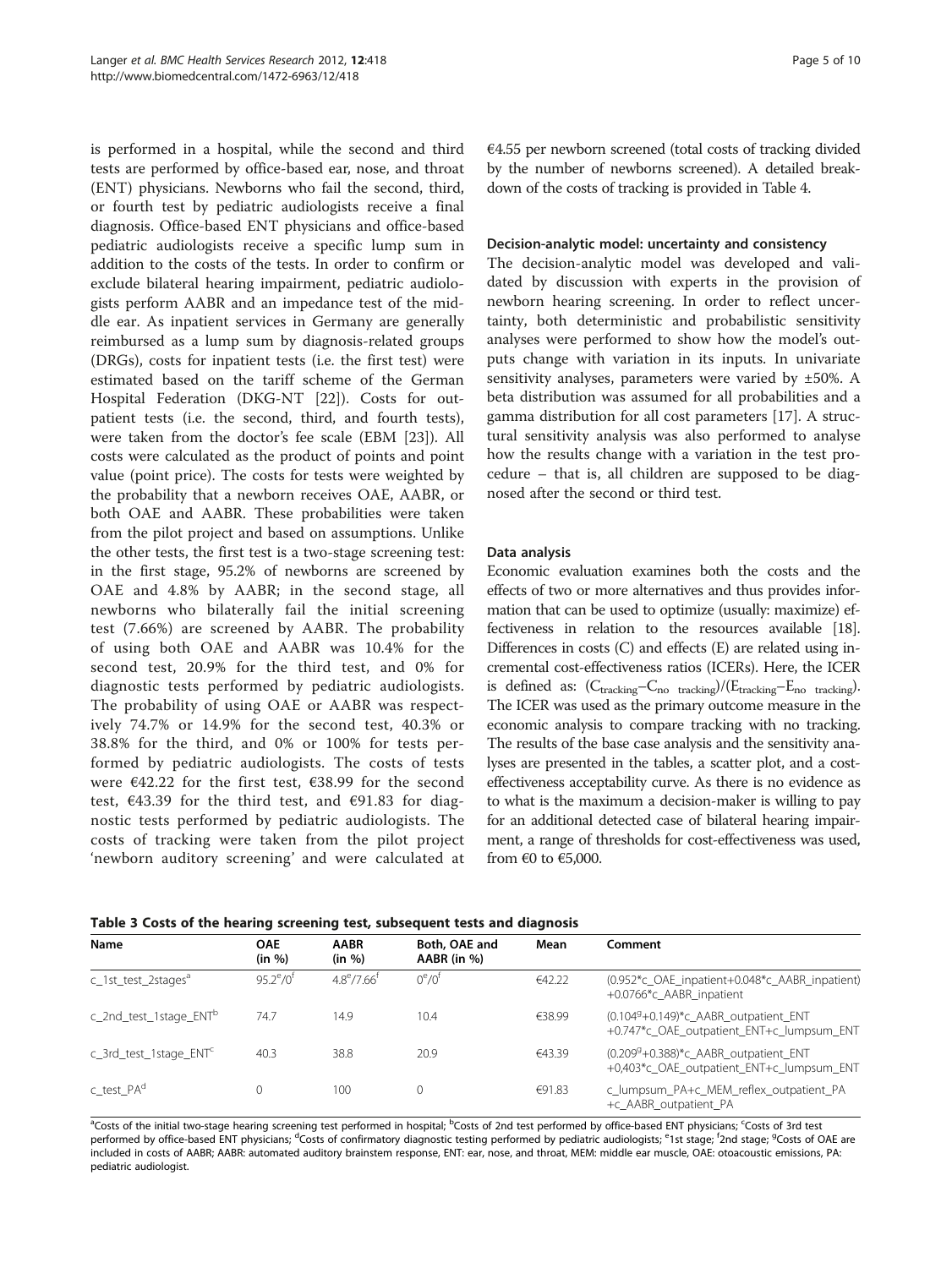<span id="page-5-0"></span>Table 4 Costs of tracking from the pilot project 'newborn auditory screening

| Personnel expenses                                                              |         |
|---------------------------------------------------------------------------------|---------|
| Nurse (0.75 position; tariff part: E8)                                          | €33,876 |
| Epidemiologist (0.5 position; tariff part: E14)                                 | €31,759 |
| Personnel expenses total                                                        | €65,635 |
| Non-personnel expenses                                                          |         |
| Printing costs (flyer, data sheets)                                             | €1,500  |
| Stamped addressed envelopes for hospitals<br>and doctors' offices (50 per week) | €1,590  |
| Telephone/fax (40 per working day)                                              | €1,000  |
| Room                                                                            | €4,200  |
| Two desktop PCs                                                                 | €3,000  |
| One telephone (nationwide connection)                                           | €100    |
| Letters (eight per working day)                                                 | €1,000  |
| Non-personnel expenses total                                                    | €12,390 |
| <b>Total costs</b>                                                              | €78,025 |

# Results

#### Decision-analytic model: base case analysis

The estimated effects and costs were combined in an ICER to calculate the incremental cost of detecting one additional case of bilateral hearing impairment. The base case analysis of the model is shown in Table 5. In the base case, the cost per case of bilateral hearing impairment detected was  $\epsilon$ 40.12 for no tracking and  $\epsilon$ 40.63 for tracking. In a hypothetical cohort of 100,000 newborns, the number of cases of bilateral hearing impairment detected with no tracking was 21, and with tracking 51. The ICER of tracking vs. no tracking was  $\epsilon$ 1,697 per additional case of bilateral hearing impairment detected. Compared with no tracking, tracking resulted in more cases of bilateral hearing impairment detected as well as higher costs.

#### Decision-analytic model: sensitivity analyses

Table [6](#page-6-0) shows the results of the univariate sensitivity analyses. It was found that the higher the probability of loss to follow-up before the second and consecutive tests with tracking, the higher the ICER; the lower the probability of loss to follow-up before the second and consecutive tests with no tracking, the higher the ICER; and the higher the costs of tracking, the higher the ICER. Overall, the results were relatively robust in the univariate sensitivity analyses: the ICER varied between  $£1,419$ (probability of loss to follow-up before second test

without tracking = 0.77) and  $\epsilon$ 2,297 (probability of loss to follow-up before second test without tracking = 0.26) per additional case of bilateral hearing impairment detected.

Figure [2](#page-7-0) shows that the ICER in the second-order Monte Carlo simulation ranged from €1,060 to €2,769.

In Figure [3](#page-7-0), the cost-effectiveness acceptability curve shows that, at a willingness to pay of  $\epsilon$ 2,000 or  $\epsilon$ 2,500 per additional case of bilateral hearing impairment detected, the probability that tracking is cost-effective was 83.8% or 99.5%, respectively.

The structural sensitivity analysis revealed that if all children were referred to pediatric audiologists and received a final diagnosis after the second or third test, the ICER would be  $\epsilon$ 954 or  $\epsilon$ 1,309 per case of bilateral hearing impairment detected.

# **Discussion**

Using a decision-analytic model based on data from Bavarian newborn hearing screening facilities, the costeffectiveness of tracking newborns with bilateral hearing impairment in Bavaria was assessed. The costs of tracking in Bavaria – that is,  $64.55$  – compare well with those from a cost analysis of universal newborn hearing screening in Hesse, in which the costs of tracking were estimated at  $\epsilon$ 4.00 [\[24](#page-9-0)]. According to a recent literature review [\[25](#page-9-0)], this is the first model to assess the costeffectiveness of tracking within a newborn hearing screening programme; therefore the results of this model are not directly comparable with those of other models. However, with an ICER of €1,697 per additional detected case of bilateral hearing impairment, the implementation of a tracking system within a newborn hearing screening programme may be cost-effective, in particular with regard to the lifelong benefits of early detection and treatment, such as increased productivity owing to better language outcomes. In the pilot project, it is reported that from 2003 to 2008 there were 51 cases of confirmed bilateral hearing loss detected out of 73,332 infants screened, resulting in a rate of 0.70 per 1,000. That is higher than the rate of 0.51 per 1,000 with tracking used in the model. In the pilot project, 48% of the children with bilateral hearing impairment were followed up solely because of the existence of the tracking centre. Therefore, 27 cases of bilateral hearing impairment would have been diagnosed in the absence of the tracking programme, resulting in a rate of 0.5 per 1,000, compared with 0.31 per 1,000 in the decision-analytic model.

Table 5 Base case analysis of the model

| Intervention | Costs  | Effects (cases detected) | ACER: Cost per case detected | ICER: Incremental cost per additional case detected |
|--------------|--------|--------------------------|------------------------------|-----------------------------------------------------|
| Tracking     | €40.63 | 0.00051                  | €79.667                      |                                                     |
| No tracking  | €40.12 | 0.00021                  | €191.048                     | €1.697                                              |

ACER: average cost-effectiveness ratio; ICER: incremental cost-effectiveness ratio.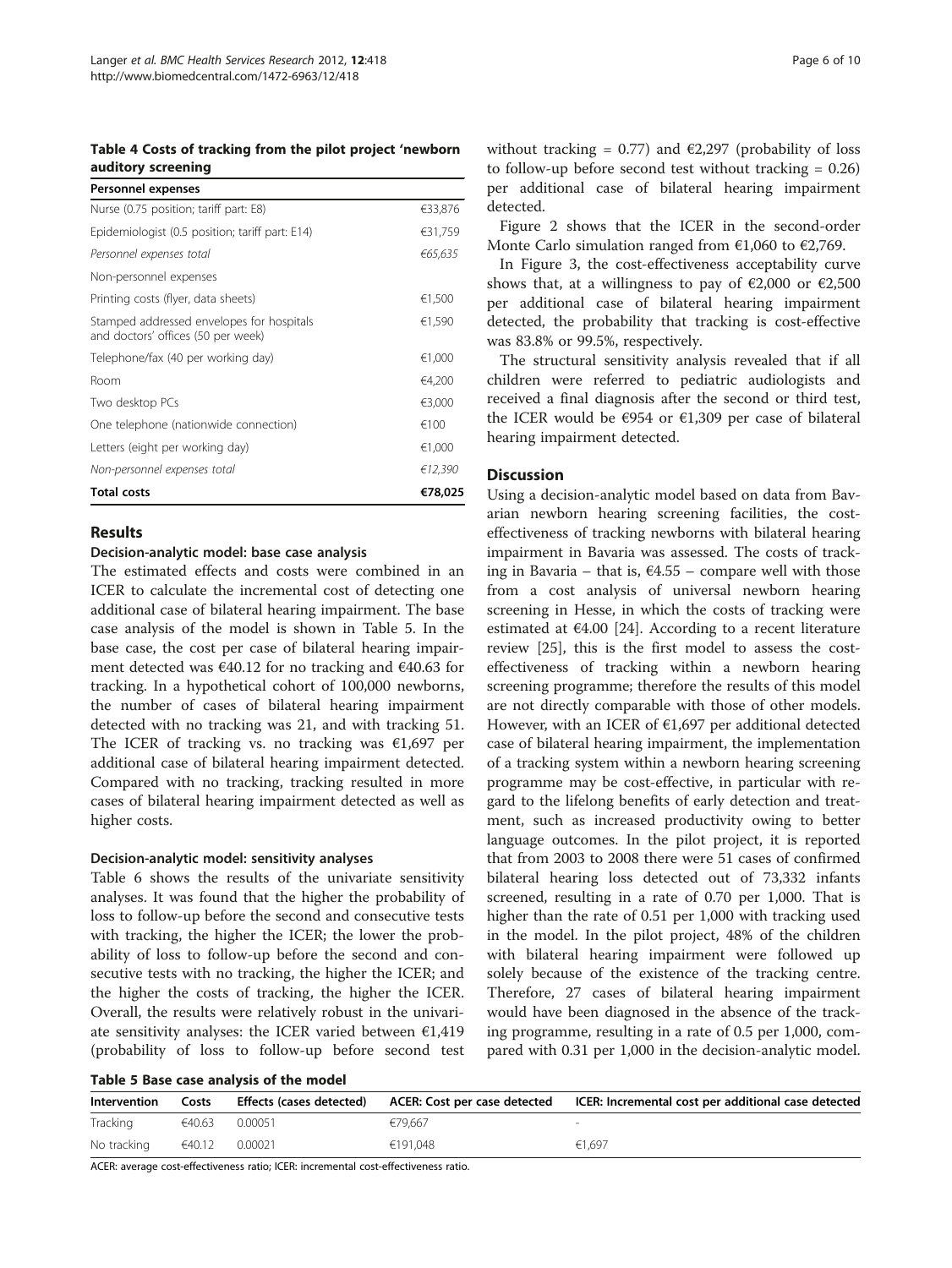<span id="page-6-0"></span>Table 6 Univariate sensitivity analyses

| $p_{t}$ Ltfu $2_{t}$ <sup>a</sup> | Costs $(f)$ of<br>no tracking | Costs $(f)$ of<br>tracking | Incremental<br>$costs$ ( $\in$ ) | Effects of<br>no tracking | Effects of<br>tracking | Incremental<br>effects | ICER ( $\notin$ /case<br>detected)          |
|-----------------------------------|-------------------------------|----------------------------|----------------------------------|---------------------------|------------------------|------------------------|---------------------------------------------|
| 0.04                              | 40.12                         | 40.64                      | 0.52                             | 0.00021                   | 0.00053                | 0.00032                | 1.628                                       |
| $0.07*$                           | $40.12*$                      | $40.63*$                   | $0.51*$                          | $0.00021*$                | $0.00051*$             | $0.00030*$             | $1,697*$                                    |
| 0.11                              | 40.12                         | 40.62                      | 0.50                             | 0.00021                   | 0.00050                | 0.00029                | 1,775                                       |
| $p$ _Ltfu2_nt <sup>b</sup>        | Costs $(f)$ of<br>no tracking | Costs $(f)$ of<br>tracking | Incremental<br>$costs$ ( $\in$ ) | Effects of<br>no tracking | Effects of<br>tracking | Incremental<br>effects | <b>ICER</b> ( $\epsilon$ /case<br>detected) |
| 0.26                              | 40.19                         | 40.63                      | 0.44                             | 0.00032                   | 0.00051                | 0.00019                | 2,297                                       |
| $0.51*$                           | $40.12*$                      | $40.63*$                   | $0.51*$                          | $0.00021*$                | $0.00051*$             | $0.00030*$             | $1,697*$                                    |
| 0.77                              | 40.04                         | 40.63                      | 0.59                             | 0.00010                   | 0.00051                | 0.00041                | 1,419                                       |
| $p$ _Ltfu3_t <sup>c</sup>         | Costs $(f)$ of<br>no tracking | Costs $(f)$ of<br>tracking | Incremental<br>$costs$ ( $\in$ ) | Effects of<br>no tracking | Effects of<br>tracking | Incremental<br>effects | ICER ( $\notin$ /case<br>detected)          |
| 0.04                              | 40.12                         | 40.64                      | 0.52                             | 0.00021                   | 0.00053                | 0.00032                | 1,620                                       |
| $0.08*$                           | $40.12*$                      | $40.63*$                   | $0.51*$                          | $0.00021*$                | $0.00051*$             | $0.00030*$             | $1,697*$                                    |
| 0.12                              | 40.12                         | 40.63                      | 0.51                             | 0.00021                   | 0.00050                | 0.00029                | 1,793                                       |
| p_Ltfu3_nt <sup>d</sup>           | Costs $(f)$ of<br>no tracking | Costs $(f)$ of<br>tracking | Incremental<br>$costs$ ( $\in$ ) | Effects of<br>no tracking | Effects of<br>tracking | Incremental<br>effects | <b>ICER</b> ( $\in$ /case<br>detected)      |
| 0.15                              | 40.12                         | 40.63                      | 0.51                             | 0.00024                   | 0.00051                | 0.00027                | 1,853                                       |
| $0.29*$                           | $40.12*$                      | $40.63*$                   | $0.51*$                          | $0.00021*$                | $0.00051*$             | $0.00030*$             | $1.697*$                                    |
| 0.44                              | 40.11                         | 40.63                      | 0.52                             | 0.00018                   | 0.00051                | 0.00033                | 1,551                                       |
| $p_{t}$ tfu4_ $t^e$               | Costs $(f)$ of<br>no tracking | Costs $(f)$ of<br>tracking | Incremental<br>$costs$ ( $\in$ ) | Effects of<br>no tracking | Effects of<br>tracking | Incremental<br>effects | <b>ICER</b> ( $\in$ /case<br>detected)      |
| 0.04                              | 40.12                         | 40.63                      | 0.51                             | 0.00021                   | 0.00052                | 0.00031                | 1,663                                       |
| $0.07*$                           | $40.12*$                      | $40.63*$                   | $0.51*$                          | $0.00021*$                | $0.00051*$             | $0.00030*$             | $1.697*$                                    |
| 0.11                              | 40.12                         | 40.63                      | 0.51                             | 0.00021                   | 0.00050                | 0.00029                | 1,740                                       |
| p_Ltfu4_nt <sup>f</sup>           | Costs $(f)$ of<br>no tracking | Costs $(f)$ of<br>tracking | Incremental<br>$costs$ ( $\in$ ) | Effects of<br>no tracking | Effects of<br>tracking | Incremental<br>effects | <b>ICER</b> ( $\in$ /case<br>detected)      |
| 0.09                              | 40.12                         | 40.63                      | 0.51                             | 0.00022                   | 0.00051                | 0.00029                | 1,737                                       |
| $0.18*$                           | $40.12*$                      | $40.63*$                   | $0.51*$                          | $0.00021*$                | $0.00051*$             | $0.00030*$             | $1,697*$                                    |
| 0.27                              | 40.12                         | 40.63                      | 0.51                             | 0.00020                   | 0.00051                | 0.00031                | 1,657                                       |
| $c$ _tracking <sup>9</sup>        | Costs $(f)$ of<br>no tracking | Costs $(f)$ of<br>tracking | Incremental<br>$costs$ ( $\in$ ) | Effects of<br>no tracking | Effects of<br>tracking | Incremental<br>effects | <b>ICER</b> ( $\epsilon$ /case<br>detected) |
| 2.28                              | 40.12                         | 40.62                      | 0.50                             | 0.00021                   | 0.00051                | 0.00030                | 1,654                                       |
| $4.55*$                           | $40.12*$                      | $40.63*$                   | $0.51*$                          | $0.00021*$                | $0.00051*$             | $0.00030*$             | 1,697*                                      |
| 6.83                              | 40.12                         | 40.65                      | 0.53                             | 0.00021                   | 0.00051                | 0.00030                | 1,740                                       |

<sup>a</sup>Probability of loss to follow-up before 2nd test **with tracking**; <sup>b</sup>Probability of loss to follow-up before 2nd test **without tracking**; <sup>c</sup>Probability of loss to follow-up before 3rd test **with tracking**; <sup>d</sup>Probability of loss to follow-up before 3rd test **without tracking**; <sup>e</sup>Probability of loss to follow-up before 4th test **with tracking**<br><sup>f</sup>erobability of loss to follow-up before 4th te Probability of loss to follow-up before 4th test without tracking; <sup>9</sup>Costs of tracking \*Value in base case analysis; ICER: incremental cost-effectiveness ratio.

However, the incremental number of children detected as a result of tracking is the same: 0.20 per 1,000.

Several economic evaluations have shown that the short-term cost-effectiveness of a newborn hearing screening programme depends not only on the diagnostic accuracy of the screening test procedure, but also on the ability to ensure follow-up of newborns with positive screening test results [\[20,26](#page-9-0)]. Tracking systems are, therefore, needed to ensure that early detection results in early intervention without unnecessary delays. Further studies are needed to evaluate the cost-effectiveness of tracking systems within newborn screening programmes.

The model used here has several limitations. First, it is assumed that, at the end of the four-stage test procedure, bilateral hearing impairment can be definitively confirmed or excluded. However, in contrast to other decision-analytic models which assume conditional independence, it could be considered that the probability that a newborn fails subsequent tests is conditional on having previous positive test results. However, this required the merging of data from two different newborn hearing screening programmes with different referral rates and rates of diagnosis conditional on referral. This merging of data could result in an underestimation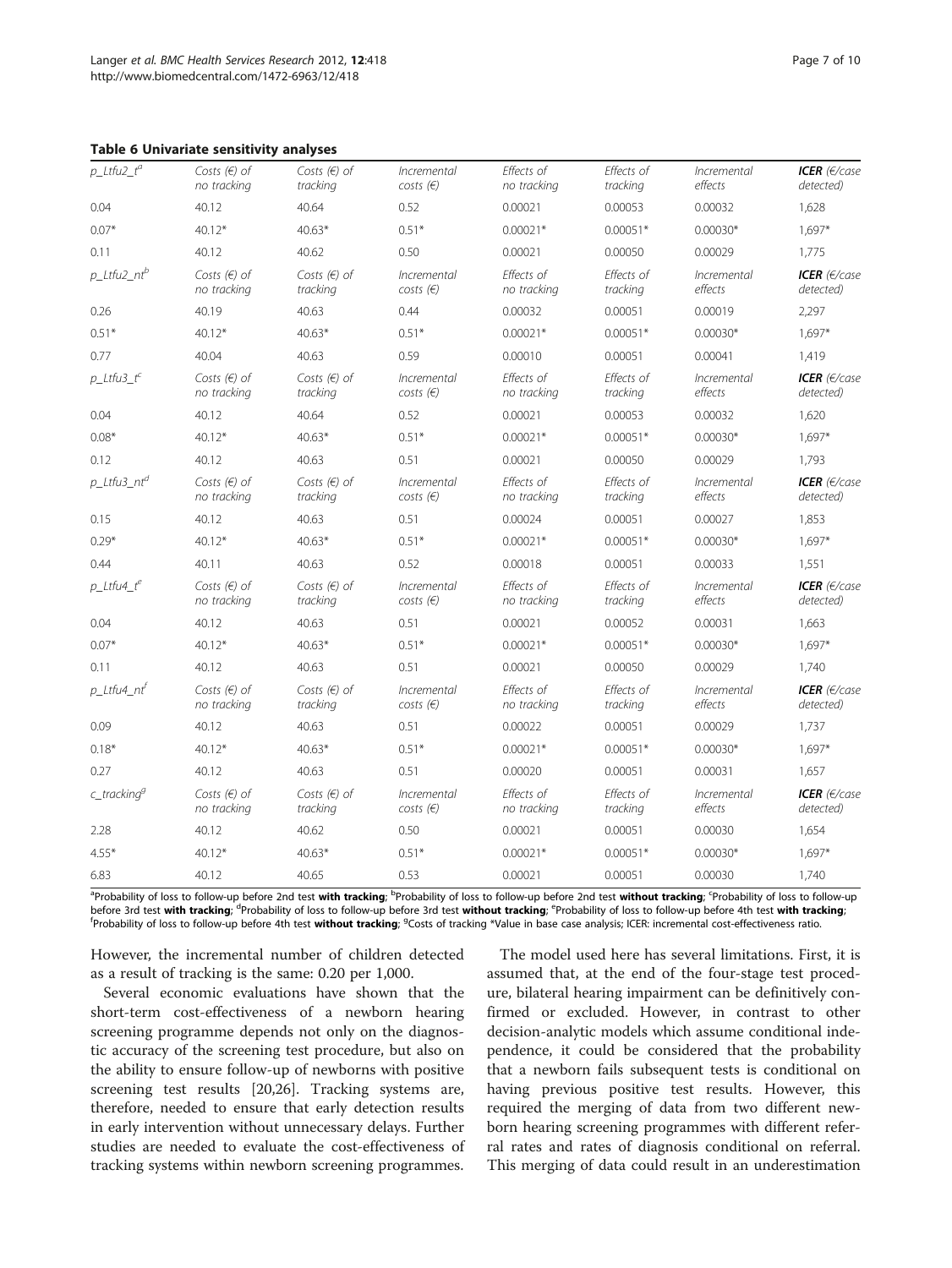<span id="page-7-0"></span>

of the number of cases detected relative to the experience of both newborn hearing screening programmes.

Second, some of the data used are taken from a Bavarian pilot project, and these data may therefore differ from data compiled subsequent to the nationwide implementation of newborn hearing screening in 2009, as well as data from other newborn hearing screening

programmes in Germany. This may have implications for the generalizability of results; however, the issue of generalizability was addressed in the sensitivity analyses.

Third, only parameter and structural uncertainty was addressed via the sensitivity analyses, whereas methodological uncertainty (for example, discount rate, long time horizon) was not addressed, owing to a lack of long-

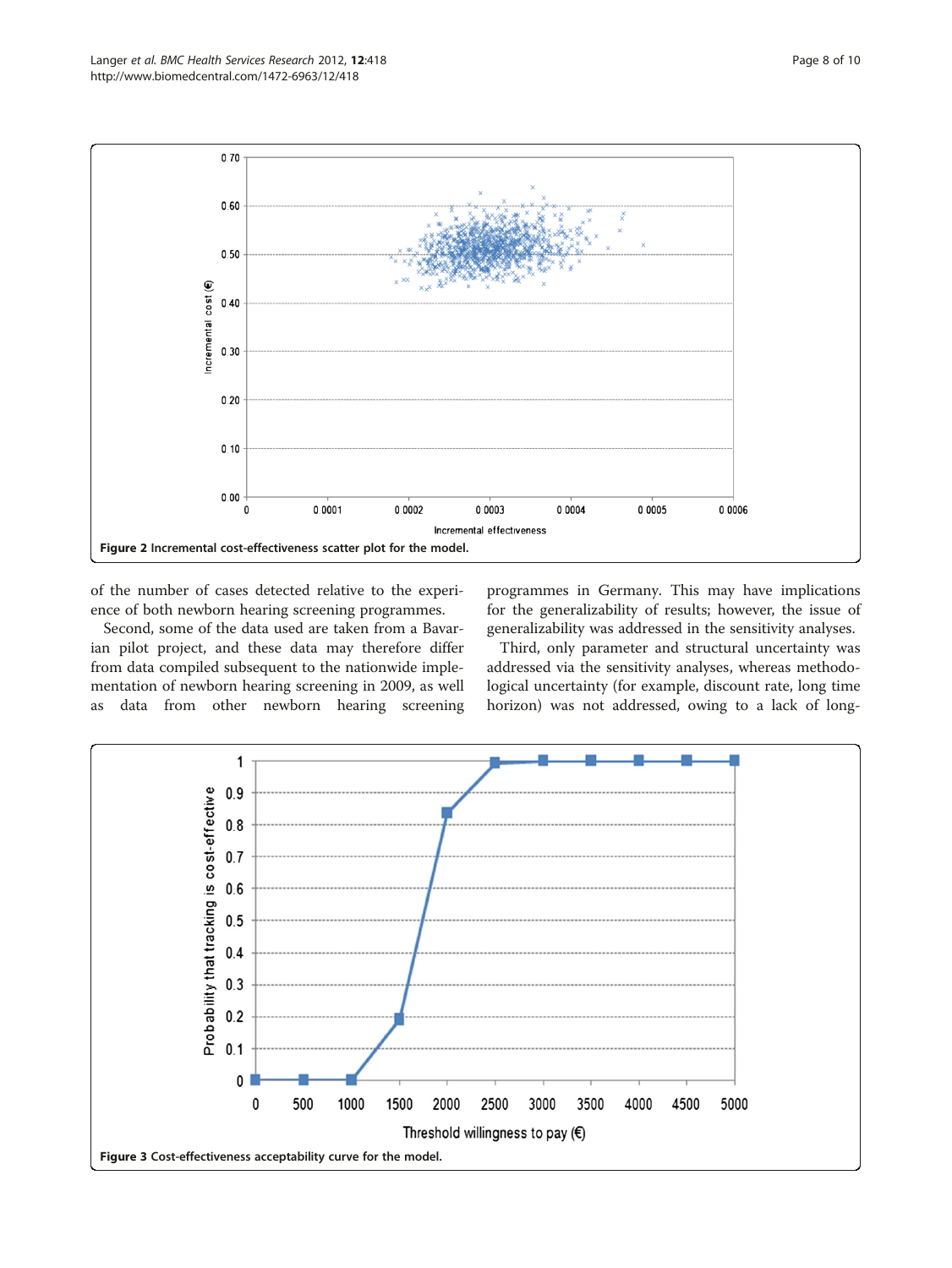<span id="page-8-0"></span>term data. The cost-effectiveness of the intervention in different patient groups (uni- and/or bilateral hearing impairment) was not assessed because the target population was newborns with bilateral hearing impairment only, as is standard practice in Germany [4]. Thus, the analysis is rather conservative. If centralized tracking was extended to include unilateral referrals – some of which may indeed result in the diagnosis of bilateral hearing impairment – the incremental cost-effectiveness ratio would presumably be lower. A recent study found that children with unilateral hearing loss had worse language skills than their siblings with normal hearing [\[27](#page-9-0)]. However, more research is needed to clarify this issue.

Fourth, owing to a lack of adequate data, the time horizon was limited to the newborn hearing screening programme (initial hearing screening test and subsequent hearing tests or diagnosis) and a scenario analysis was not conducted.

Several studies have shown that the economic and disease burden of hearing impairment is high. The societal cost of severe to profound hearing loss over the lifetime of an affected person in the United States was estimated at US\$297,000, mainly resulting from productivity losses (63%) and the requirement for special education (21%) [[28\]](#page-9-0). Furthermore, permanent bilateral hearing impairment in children between 7 and 9 years of age was found to be associated with reduced health status and healthrelated quality of life compared with children with normal hearing [\[29](#page-9-0)], and an expected cost to society of about £14,000 in the preceding year of life [[30\]](#page-9-0). Therefore, if a longer time horizon was taken into account, a transsectoral or even societal perspective on the effects on health-related quality of life would favour a newborn hearing screening programme which included tracking. Tracking may even be cost-saving from the perspective of public health services themselves (who pay for the tracking) once public expenditures for schooling etc. for children with special needs are taken into account. However, adequate and robust data on the long-term effects of tracking within newborn screening programmes with respect to costs and outcomes are lacking.

# Conclusions

Switching from no tracking to tracking costs  $€1,697$  for each additional case of bilateral hearing impairment detected. If society is willing to pay at least  $€1,697$  per additional case of bilateral hearing impairment detected, tracking can be recommended. Tracking may be even cost-saving in the long term if a high proportion of bilaterally hearing-impaired children go on to achieve normal language skills and so enjoy increased lifetime productivity, as a result of the early intervention thereby enabled. The cost-effectiveness of a newborn hearing screening programme does not depend only on the accuracy of the programme, but also on the ability to ensure follow-up of newborns that do not pass the initial hearing screening test and subsequent tests. Overall, then, this economic analysis is rather conservative because an outcome measure for the earliness of diagnosis was not included.

#### Competing interests

The authors declare that they have no competing interests.

#### Authors' contributions

AL carried out the design of the study and drafted the manuscript. All other authors participated in the design of the study. PM helped to conduct the decision-analytic modelling and to draft the manuscript. IB and UNR provided the data that were not openly available. All authors read and approved the final manuscript.

#### Acknowledgements

We are grateful to Prof. Dr. Reiner Leidl for valuable comments on drafts of this manuscript, and Dr. Björn Stollenwerk who informed the model-building process.

#### Author details

<sup>1</sup>Section Quality of Health Care, Health Economics, Health System Analysis, Bavarian Health and Food Safety Authority, Eggenreuther Weg 43, 91058, Erlangen, Germany. <sup>2</sup>Institute of Health Economics and Health Care Management, Munich School of Management, Ludwig-Maximilians-Universität München, Ludwigstraße 28, 80539, Munich, Germany. <sup>3</sup>Institute of Health Economics and Health Care Management, Helmholtz Zentrum München – German Research Centre for Environmental Health, Ingolstädter Landstraße 1, 85764, Neuherberg, Germany. <sup>4</sup>Screening Centre of the Bavarian Health and Food Safety Authority, Veterinärstr. 2, 85764, Oberschleißheim, Germany.

#### Received: 22 March 2012 Accepted: 20 November 2012 Published: 22 November 2012

#### References

- 1. Institut für Qualität und Wirtschaftlichkeit im Gesundheitswesen: [Newborn hearing screening in the detection of hearing impairment]. Köln: Institut für Qualität und Wirtschaftlichkeit im Gesundheitswesen (IQWiG); 2007.
- 2. Wolff R, Hommerich J, Riemsma R, Antes G, Lange S, Kleijnen J: Hearing screening in newborns: systematic review of accuracy, effectiveness, and effects of interventions after screening. Arch Dis Child 2010, 95(2):130–135.
- 3. Pimperton H, Kennedy CR: The impact of early identification of permanent childhood hearing impairment on speech and language outcomes. Arch Dis Child 2012, 97(7):648–653.
- 4. Bundesausschuss Gemeinsamer: Bekanntmachung eines beschlusses des gemeinsamen bundesausschusses über eine änderung der kinderrichtlinien: einführung eines neugeborenen-hörscreenings. Vom 19. Juni 2008. Bundesanzeiger 2008, 146:3484.
- 5. Rohlfs AK, Wiesner T, Drews H, Muller F, Breitfuss A, Schiller R, Hess M: Interdisciplinary approach to design, performance, and quality management in a multicenter newborn hearing screening project. Discussion of the results of newborn hearing screening in Hamburg (part II). Eur J Pediatr 2010, 169(12):1453–1463.
- 6. Ptok M: Early detection of hearing impairment in newborns and infants. Dtsch Arztebl Int 2011, 108(25):426–431.
- 7. Brockow I, Kummer P, Liebl B, Nennstiel-Ratzel U: [Universal newborn hearing screening (UNHS): is it possible to successfully implement it nationwide?]. Gesundheitswesen 2011, 73:477–482.
- 8. Nennstiel-Ratzel U, Brockow I, Wildner M, Koch-Dlouhy E, Gantner V, Schneider I, Strutz J, Richter E, Von Kries R: Neugeborenen-Hörscreening: Abschlussbericht zum Modellprojekt in der Oberpfalz und in Oberfranken. Erlangen: Bayerisches Landesamt für Gesundheit und Lebensmittelsicherheit; 2009.
- 9. Boshuizen HC, van der Lem GJ, Kauffman-de Boer MA, van Zanten GA, Oudesluys-Murphy AM, Verkerk PH: Costs of different strategies for neonatal hearing screening: a modelling approach. Arch Dis Child Fetal Neonatal Ed 2001, 85(3):F177–F181.